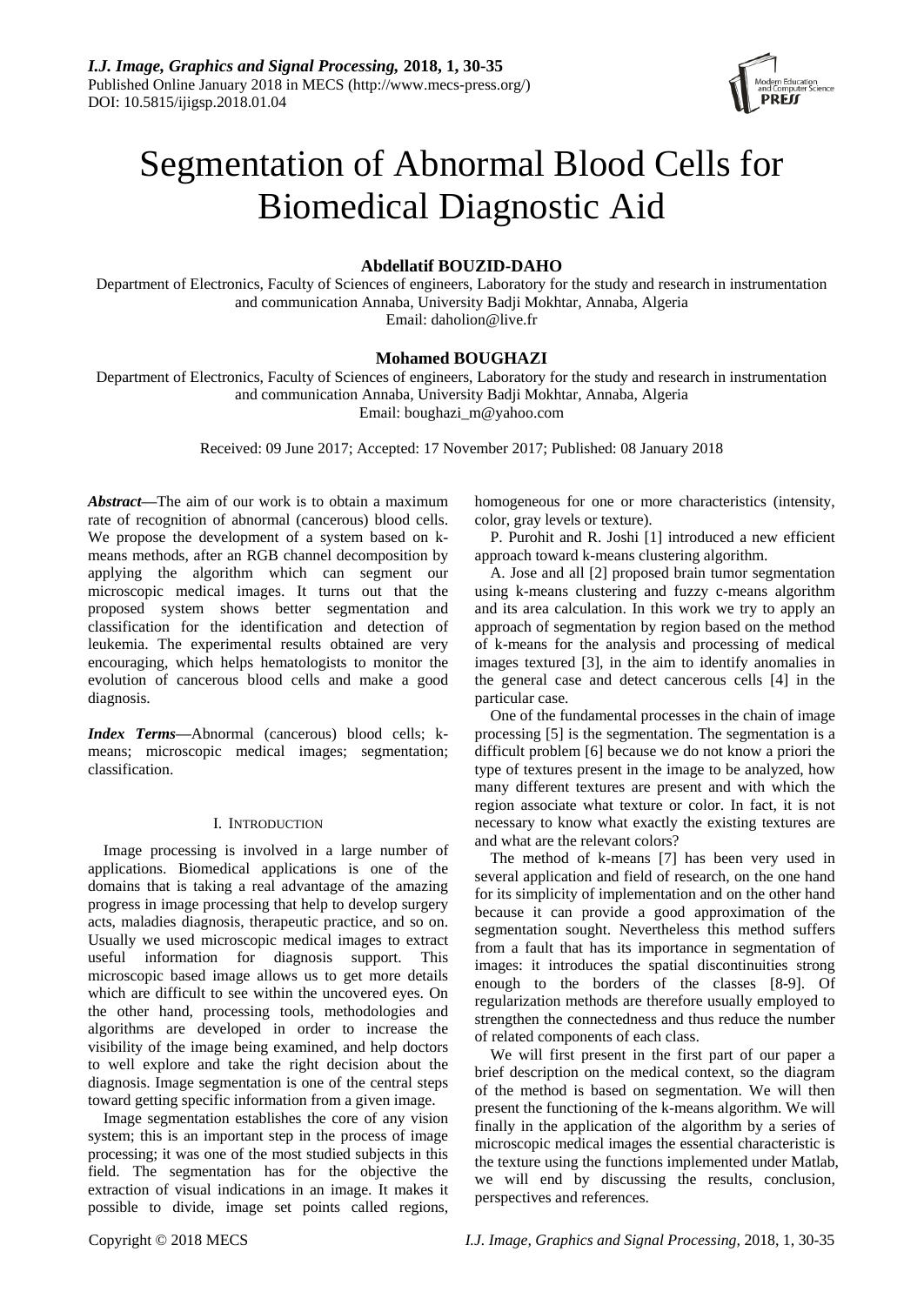# II. MATERIALS AND METHODS

The methods of analysis of the textures are essentially based on the study of the relationships between each pixel and its neighbors for the fine textures, and on the spatial distribution of the levels of gray. These methods give only statistical [10] information on the images unlike methods such as the segmentation that they give visual information.

In this paper we are interested in segmentation by region using the k-means method, our database is represented together of microscopic medical images.

# *A. Hardware requirements*

We have implemented our algorithmic processing using the language MATLAB (R2012a) environment and tested on a common PC Pentium (R) Dual-Core CPU Processor 2.20 GHz with 4 Go RAM.

### *B. Medical context*

The type of microscopic medical images is the blood cells [11], which represents pathology [12]. In this case our goal in algorithmic processing is to segment the set of bio-images based on the relevant element color and texture [13-14].

# *C. Proposed system*

Our system proposed in this paper (Fig.1.), contains two essential steps are, pretreatment of microscopic medical images after segmentation to identify abnormal blood cells based on the relevant element color.



Fig.1. Block diagram of proposed system

The segmentation of a digital image *I* using a predicate of homogeneity  $p$  is commonly defined as A partition  $S=$ R1, R2, R3… RN such as:

1. 
$$
I = U Ri
$$
,  $i \in [1...n]$   
\n2.  $Ri$  is related,  $\forall i \in [1...n]$   
\n3.  $P(Ri) = true, \forall i \in [1...n]$   
\n4.  $P(Ri \cup Rj) = false, \forall i \notin j$ 

As well, a multitude of techniques of segmentation are presented in the literature, they can be grouped into three main families: methods of segmentation by contours, the methods of segmentation by region and the classification methods [15].

#### *a. Method k-means*

This paper is present the segmentation method by region approach based on the k-means algorithm. Kmeans is an algorithm for vector quantization and alternating minimization, which, given an integer **k**, will seek to separate a set of points in **k** clusters. It is implementing in programming language the algorithm of mobile centers (k-means) for the automatic classification of a set of data  $(x_1, \ldots, x_n)$  k-means minimizes the criterion of error (distortion) depending on the centers of the classes  $\psi = (\mu_1, \ldots, \mu_k)$  and the classes  $z = (z_1, \ldots, z_n)$ :  $(z, \psi)$ :

$$
\mathcal{I}(\mu_{1,\dots,\mu_k}, z) = \sum_{k=1}^k \sum_{i=1}^n z_{ik} \, ||x_i - \mu_k||^2 \qquad (1)
$$

This corresponds to the Euclidean distance between total each data  $\mathbf{x}_i$  and the Center  $\boldsymbol{\mu}_{zi}$  which it is the closest to the meaning of the Euclidean distance:

$$
||x_i - \mu_k||^2 = d(x_i, \mu_k) = \sqrt{\sum_{j=1}^d (x_{ij} - \mu_{kj})^2}
$$
 (2)

In the expression of the criterion **I**,  $z_{ik}$  is a binary variable that is **1** if the class of the example **x<sup>i</sup>** is **k** and **0** otherwise.

# *b. General principle algorithm*

The algorithm is composed of the three following steps:

- i. *Initialization:* it initializes the centers of the classes  $(\mu_1^{(0)} \dots \mu_k^{(0)})$  (at your choice) to give the no departure of the algorithm (for example choosing randomly to centers that "virtual", or **k** data among the data to treat). It is therefore to start to the iteration  $t = 0$  with initial values for the model parameters  $(\mu_1^{(0)} \dots \mu_k^{(0)})$ .
- ii. *Step of affectation (Classification):* Each data is assigned to the class of the center of which it is the nearest  $\forall$ : i = 1, . . ., n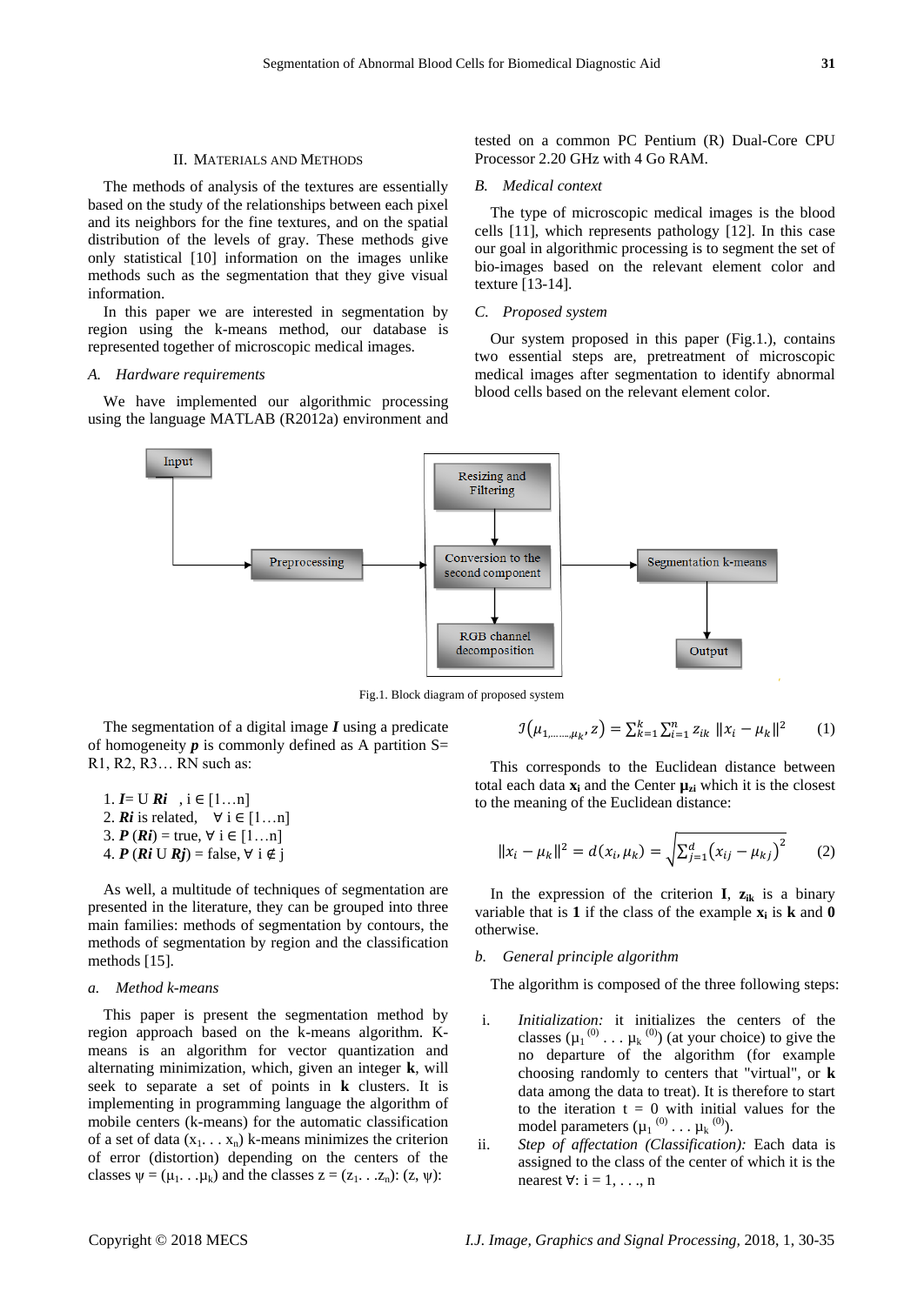$$
z_{ik}^{(t)} = \begin{cases} 1 \text{ if } k = \arg \min_{z \in \{1, \dots, k\}} \|x_{i-} \mu_k\|^2 \\ 0 \text{ else} \end{cases} \tag{3}
$$

iii. *Step of recalage of the centers:* the Center **μ** of each class **k** is recalculated as the arithmetic average of all the data apartment in this class (following the step of previous assignment):

$$
\forall k = 1...k \n\mu_k^{(t+1)} = \frac{\sum_{i=1}^n z_{ik}^{(t)} x_i}{\sum_{i=1}^n z_{ik}^{(t)}} \n\tag{4}
$$

**t** being the current iteration.

The convergence can be regarded as reached if the value relative to the level of distortion **j (1)** becomes less than a threshold small prefixed or if a maximum number of iterations prefixed has been reached.

## *D. Database*

To perform our approach, we consider for study purpose a public supervised image datasets [16] of blood cells provided from the hematology service of the CHU Hospital, Angers, France. This database gives typical blood microscope images obtained from the microscope inspection of blood slides which provides important qualitative and quantitative information concerning the presence of hematological pathologies as shown in the Fig.2. The obtained experimental



Fig.2. Medical microscopic image (Abnormal Blood Cell)

results described in the following section have been obtained by considering samples of blood cells cancer detected in the Fig.2.

# III. RESULTS AND DISCUSSION

After obtaining the blood cells, the pretreatment is carried out in two following steps:

## *A. Preprocessing step*

Before applying our proposed method based on the kmeans algorithm, it is necessary to perform a preprocessing which is to convert the matrix of pixels in a vector consisting of the grayscale for each of the basic colors (red, green, and blue). When the algorithm has been applied to the vector, we can then convert into a matrix consisting of the value associated with each cluster, for each pixel in the image; the result is shown in Fig.3.



Fig.3. Preprocessing image (Resize + filtering + conversion to second component)

The choice of the conversion to grayscale resides on the second component, when we conducted the decomposition in channel (RGB) it is observed that the information is too clear visually on the green component, the results are illustrated by the figure below:



Fig.4. Decomposition in channel (RGB)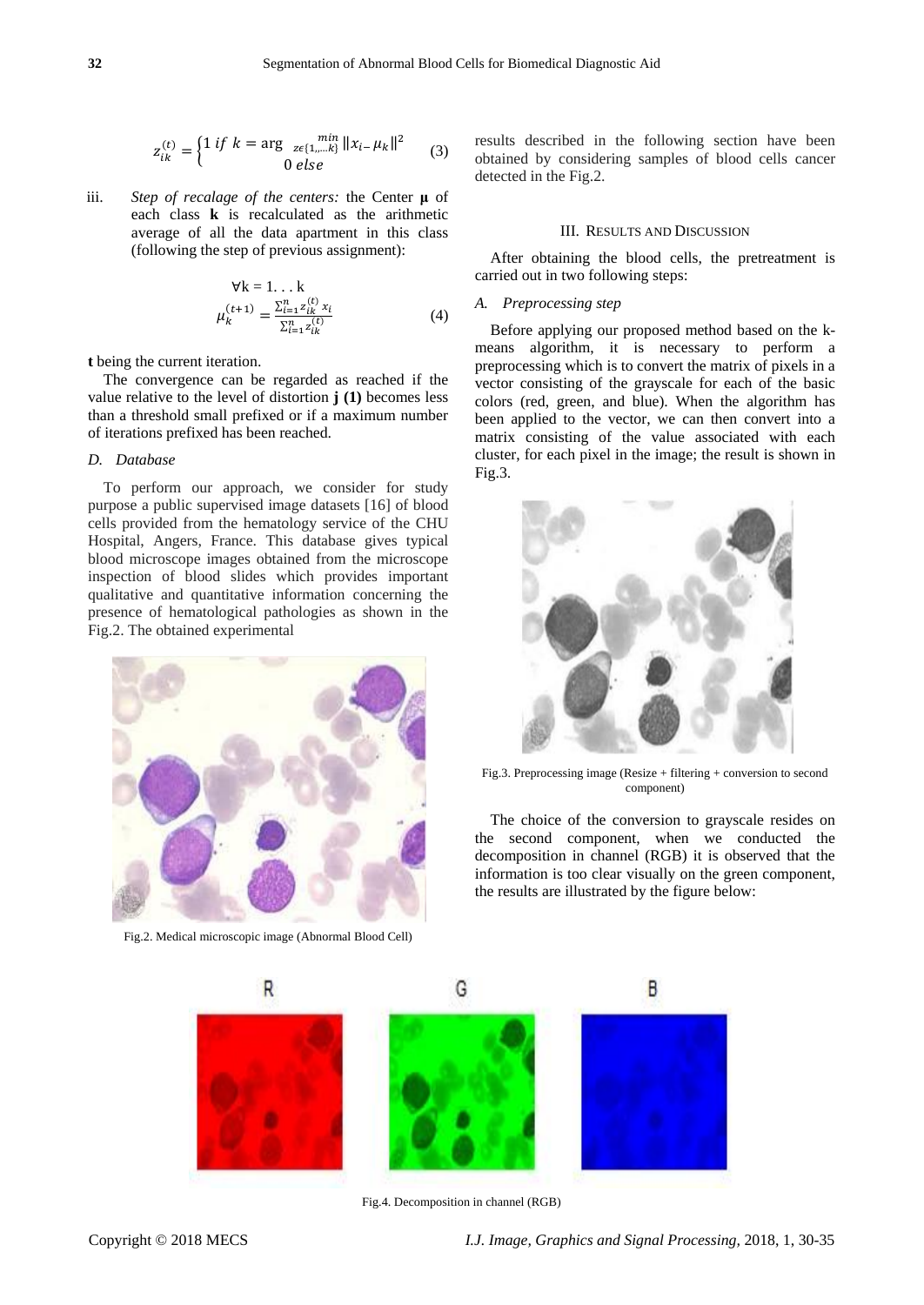The figure above confirms the good choice on the second component because the resolution and better in G compared to (R or B).

*B. Segmentation step*



Fig.5. Identification of Abnormal Blood Cells

We note that the segmented images after pretreatment we give two classes. In effect, it is enough to create a cluster for the merits and a cluster for the other objects. The number of clusters the more logical in this case is therefore  $\bf{k}$  =2. This is confirmed by the results obtained (Fig.5.).

After the segmentation, the abnormal cells of the blood are clearly distinguished.

- $\triangleright$  We conclude that mostly the infected areas or area of interest are segmented from background, the results obtained shows that the segmented images contains two classes are colored according to the membership provided by the k-means algorithm, this segmentation allows you to found the classes (object) correspond to homogeneous regions and remove any unwanted region of the image.
- *C. Application* on another image

We have, then, carried out various tests on other image with the same structure of the algorithm proposed in this paper; we had its results illustrated by (Fig.6. and Fig.7.).



Fig.6. Detection of Abnormal blood cells



Fig.7. Detection of Abnormal blood cell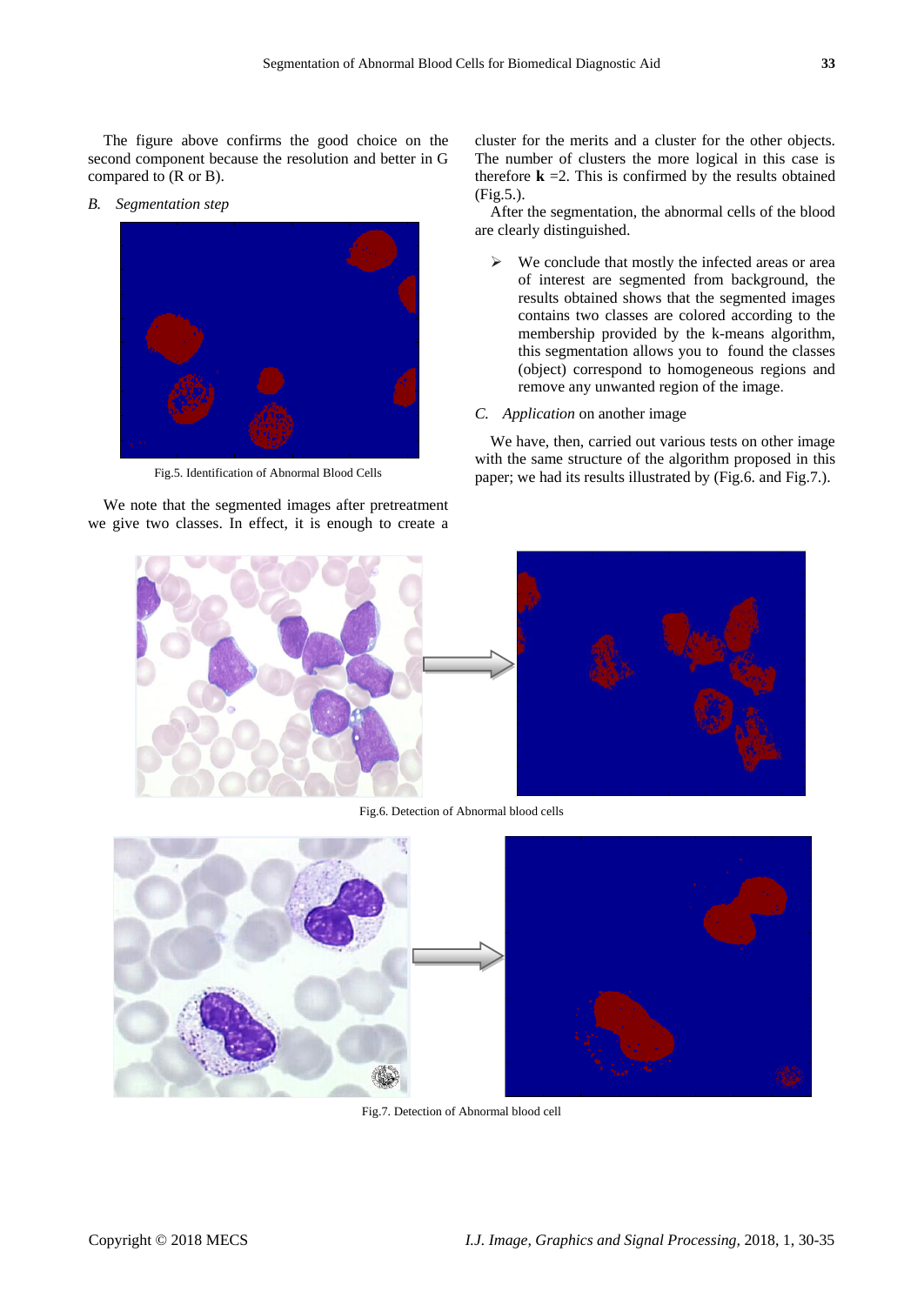Our proposed method is applicable to different image of the blood cells despite the change of the targeted objects which shows the effectiveness of our algorithm.

#### IV. CONCLUSION

This paper focuses primarily on the description and the characterization of the abnormal blood cells in the bioimages; it is pressing on a mathematical basis based on a k-means method. This last is essentially based on the study of the relations between each pixel and its neighbors for the fine textures, and on the spatial distribution of the gray levels. This article provides aid with biomedical diagnostic of information presented by the extraction of abnormal region of blood cells. The results obtained do not permit the detection of pathologies, but to bring to physicians of the tools in image processing for the purpose of quantifying the various structures cancerous of the blood cell.

In the future we will think use this tool to define other characteristics to know the size of a tumor, the Directorate contours. In the aim of diagnostic aid when the results found in this article are remarkable.

The ideal will be to work in collaboration with the health staff in order to be able to optimize the algorithms of calculations of the parameters of medical images and textured to be able to directly involve the results of these processes to the clinic.

#### **REFERENCES**

- [1] P. Purohit and R. Joshi. ''A New Efficient Approach towards k-means Clustering Algorithm'', In International Journal of Computer Applications, Vol.65, N°.11, 2013.
- [2] A. Jose, S. Ravi and M. Sambath. ''Brain Tumor Segmentation using k–means Clustering and Fuzzy C means Algorithm and its Area Calculation'', In International Journal of Innovative Research in Computer and Communication Engineering, Vol.2, N  $.2$ , 2014.
- [3] S. Mishra, and M. Panda. ''A Histogram-based Classification of Image Database Using Scale Invariant Features'', International Journal of Image, Graphics and Signal Processing (IJIGSP), Vol.9, N°.6, pp.55-64, 2017.
- [4] A. Bouzid-Daho, and all. ''Algorithmic Processing to Aid Leukemia Detection'', In Medical Technologies Journal, Vol.1, N°.1, pp.10-11, 2017.
- [5] K. Bhima, and A. Jagan. ''An Improved Method for Automatic Segmentation and Accurate Detection of Brain Tumor in Multimodal MRI'', In International Journal of Image, Graphics and Signal Processing, Vol.9, N°.5, pp.1- 8, 2017.
- [6] T. Kalaiselvi and P. Nagaraja, "A Rapid Automatic Brain Tumor Detection Method for MRI Images using Modified Minimum Error Thresholding Technique" International Journal of Imaging Systems and Technology, Vol.25, N°.1, pp.77–85, 2015.
- [7] S. Selvaraj, and B.R Kanakaraj, ''K-Means Clustering Based Segmentation of Lymphocytic Nuclei for Acute Lymphocytic Leukemia Detection', International Journal of Applied Engineering Research, Vol.9, N°.21, pp.11423-11432, 2014.
- [8] C. Di Ruberto and L. Putzu, "Accurate Blood Cells Segmentation through Intuitionistic Fuzzy Set Threshold," in Tenth International Conference on Signal-Image Technology and Internet-Based Systems (SITIS'14), pp. 57–64. 2014
- [9] Q. Wang, L. Chang, M. Zhou, M. and Q, L. ''A spectral and morphologic method for white blood cell classification'', ELSEVIER: Optics & Laser Technology, Vol.84, pp.144-148, 2016.
- [10] L. A. Bhavnani, U. K. Jaliya and M J. Joshi. ''Segmentation and Counting of WBCs and RBCs from Microscopic Blood Sample Images'', In International Journal of Image, Graphics and Signal Processing, Vol.8, N ° 11. pp.32-40, 2016.
- [11] A. Bouzid-Daho, and all. ''SEGMENTATION OF ABNORMAL BLOOD CELLS TO AID LEUKEMIA DETECTION'', In Acta HealthMedica Journal, Vol. 1, N ° 4, pp. 88-92, 2016.
- [12] F. Mashiat, and J. Sharma, J. ''Identification and classification of acute leukemia using neural network.'' In Medical Imaging, m-Health and Emerging Communication Systems, International Conference on (MedCom) IEEE, pp.142-145, 2014.
- [13] A. Bouzid-Daho, and all. "Textural Analysis of Bio-Images for Aid in the Detection of Abnormal Blood Cells'', In International Journal of Biomedical Engineering and Technology, Vol.25, N°.1, pp.1-13, 2017.
- [14] X. Wu, and all. "Differentiation of Diffuse Large B-cell Lymphoma From Follicular Lymphoma Using Texture Analysis on Conventional MR Images at 3.0 Tesla'', Academic Radiology, ELSEVIER, Vol.23, N°.6, pp.696- 703, 2016.
- [15] M. D. Joshi, A. H. Karode, and S. R. Suralkar. ''White Blood Cells Segmentation and Classification to Detect Acute Leukemia'', In International Journal of Emerging Trends & Technology in Computer Science, Vol.2, N°.3, pp.147-151, 2013.
- [16] http://hematocell.univ-angers.fr/index.php/banquedimages. Cons: 16/03/2017.

# **Authors' Profiles**



**Abdellatif BOUZID-DAHO** PhD Student was born in Ain-Temouchent, Algeria, on June 09, 1987. He received the Licence degree and Master in Electronic Biomedical engineering from the University Centre of Ain-Temouchent, Algeria, in 2012 and 2014 respectively. His areas of interest are medical image

processing, segmentation, aid to diagnosis and classification. He has been presented and published over 12 research papers in National, international Conferences and Journals.



**Mohamed BOUGHAZI** received the Magister in electronics from Badji Mokhtar University, Annaba, Algeria, in 1992, and his PhD. degree in electronics from the University of Badji Mokhtar Annaba, Algeria, in 2006. In 1983, he joined the University of Annaba where he worked as a Professor in the Electronics Department as a member of the "Laboratory of study and